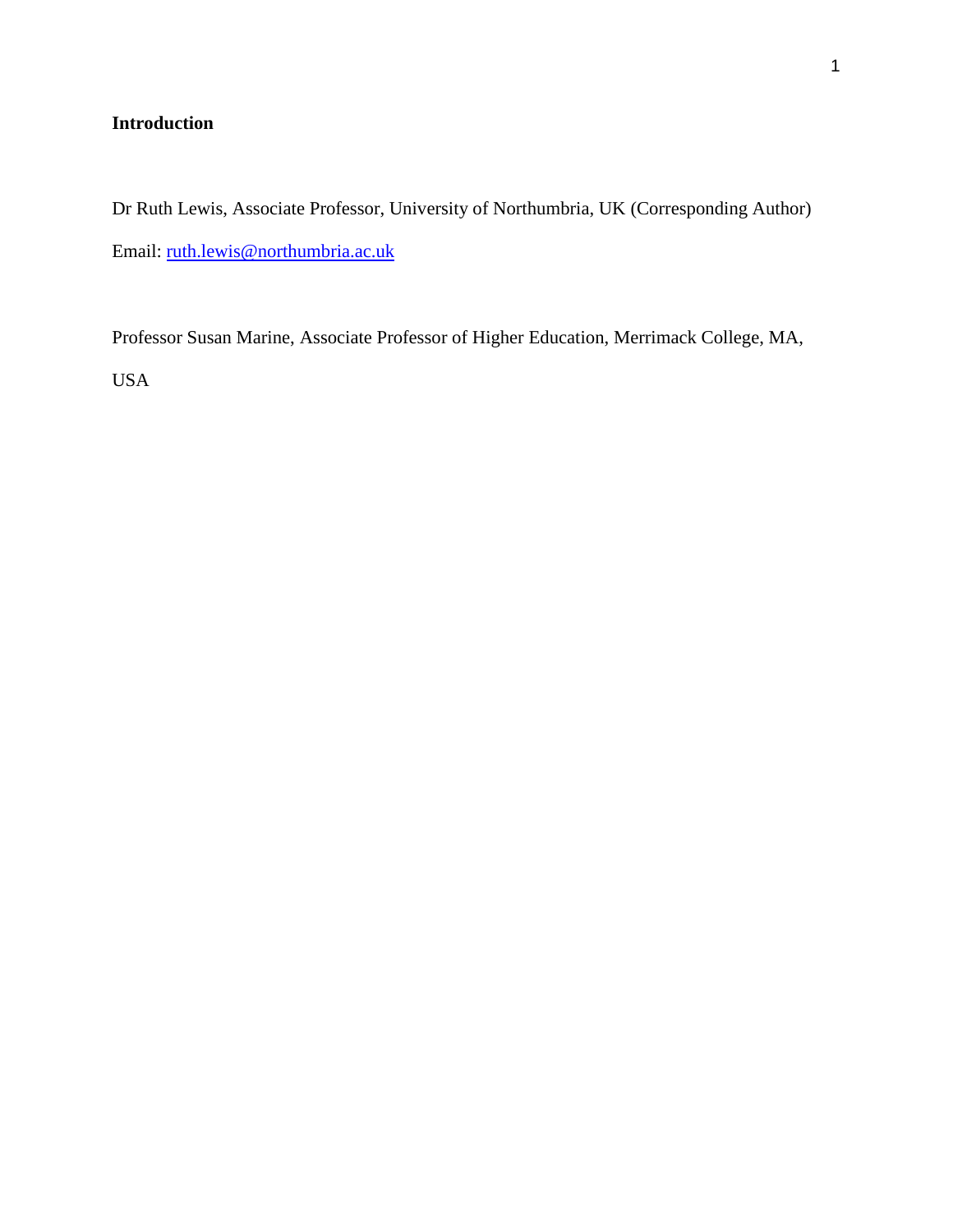Despite decades of attention to the problem of gender based violence (GBV) on campus, in 2019, it is still so prevalent as to warrant this special issue of *Violence Against Women*. As part of a wider resurgence of feminist activism, the decades of attention given to the issue in the U.S. and Canada, and more recently in the UK, other European countries, it is timely to consider whether current efforts to address GBV on campus are adequate. Should we turn attention to attempts to *transform* rather than simply *adapt*, university environments? If so, how might that work best be accomplished? This special issue seeks to explore those questions and reveal the challenges posed by efforts at transformation, as well as the successes.

Recent attention to GBV has been been amplified due to recent exposure of violent and abusive behaviour by men across numerous institutional settings, including the Catholic church, the entertainment industry, and both amateur and professional sport. These abuses have been particularly pernicious within post-secondary education. High profile examples such as the prosecution of Michigan State/U.S. Gymnastics Team Doctor Larry Nassar and the recent indictment of Michigan State President Lou Anna Simon, the conviction of Stanford student, Brock Turner and of lecturer Lee Salter in the UK, and the recent multi-million dollar lawsuit brought by survivors against Dartmouth College remind us that even as awareness of GBV has grown enormously, it continues to happen, seemingly unabated.

Fortunately, visible and committed resistance to this state of affairs is evident, particularly in the realm of social media. High profile reporting of these incidents has given rise to and reflects a resurgence of energy and anger about GBV represented by global social media initiatives to expose it (e.g. #metoo, #himtoo, #TimesUp, #BalanceTonPorc, #NiUnaMenos, #YoTambien, #MetooIndia, #EverydaySexism, #IBelieveHer and #HollaBack). The offences exposed in these campaigns, and many others like them, have opened up conversations about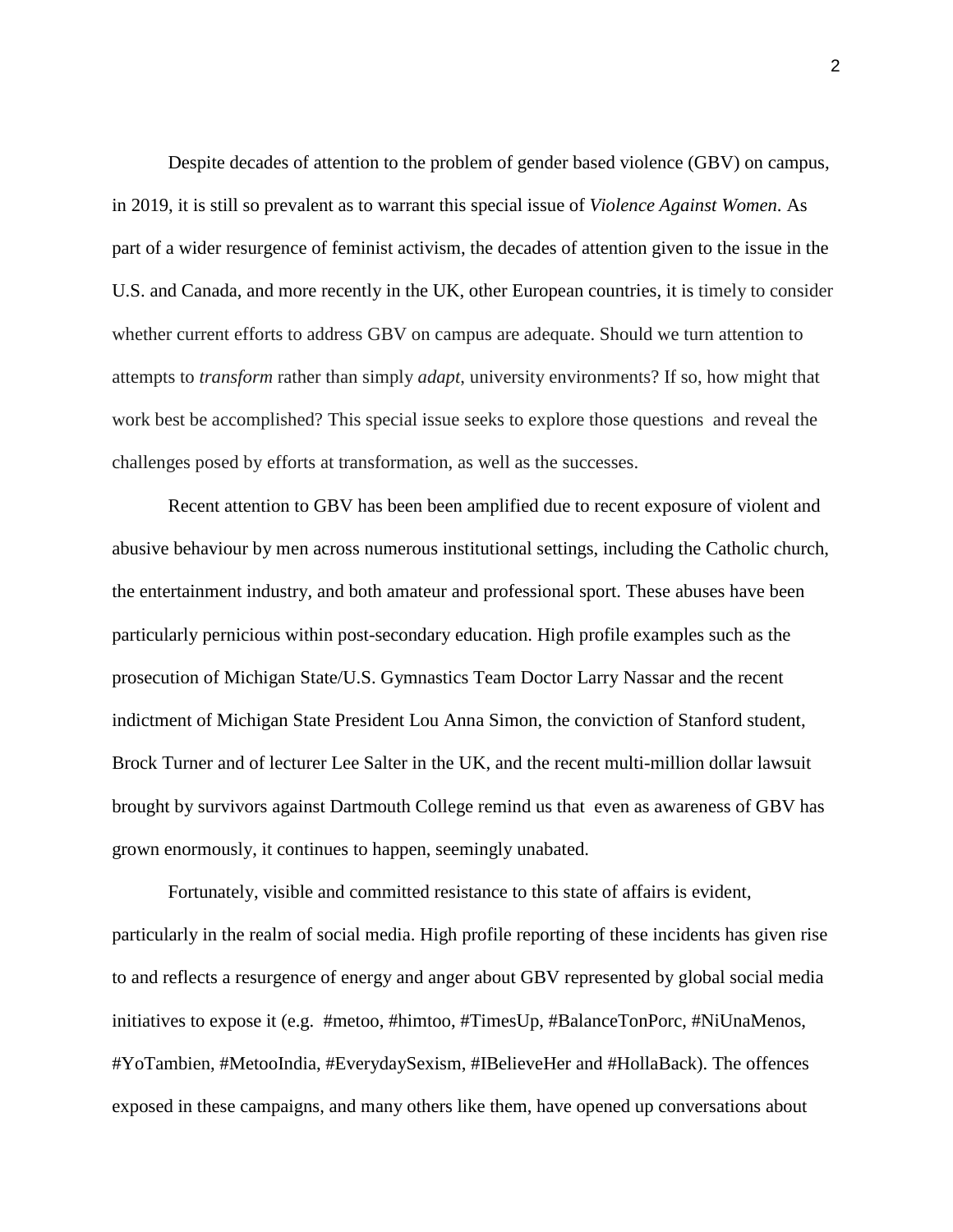sexual relations, consent and male entitlement to women's bodies which are taking place globally, in social media, and in mainstream media.

Although many scholars, activists and practitioners in the U.S. and Canada have argued for more radical approaches, efforts to address GBV on campus have too often focused on changing institutional policy by ramping up legalistic responses, and applying programmatic interventions (such as bystander frameworks) that appear to have fallen victim to neoliberal commodification. Prioritizing systems of auditing, monitoring, and data-collecting in anti-sexual violence work signals the emergence of what Marine and Nicolazzo (2017) refer to as "compliance culture." Many of these interventions also ignore the experiential distinctions among various campus populations, and fail to account for or address the higher rates of violence committed against Women of Color and LGBTQ survivors (Cantor, et al., 2015; Harris & Linder, 2017). There has also been a tendency to focus on sexual violence to the exclusion of other forms of GBV, such as intimate partner abuse. While many of these interventions appear to be promising, very few currently adopted by universities are backed up by evidence of measurable change (NASPA, 2018). Arguably, these developments restrict the scope for radical transformational change to gender relations and do little to counteract the normalization of GBV. While efforts to eradicate GBV from universities or societies might seem ambitious, or even naive, a failure to set ambitious targets can lead to a focus on 'managing' violence rather than boldly imagining and working towards GBV-free worlds.

The work of transformation, while elusive in current practice, is nonetheless crucial to center. This special issue attempts to begin filling the gap in scholarship about attempts to achieve cultural transformation in universities. Anti-rape campus activism in the U.S. began in the 1970s, and was punctuated by student protests, sit-ins, and the establishment of the first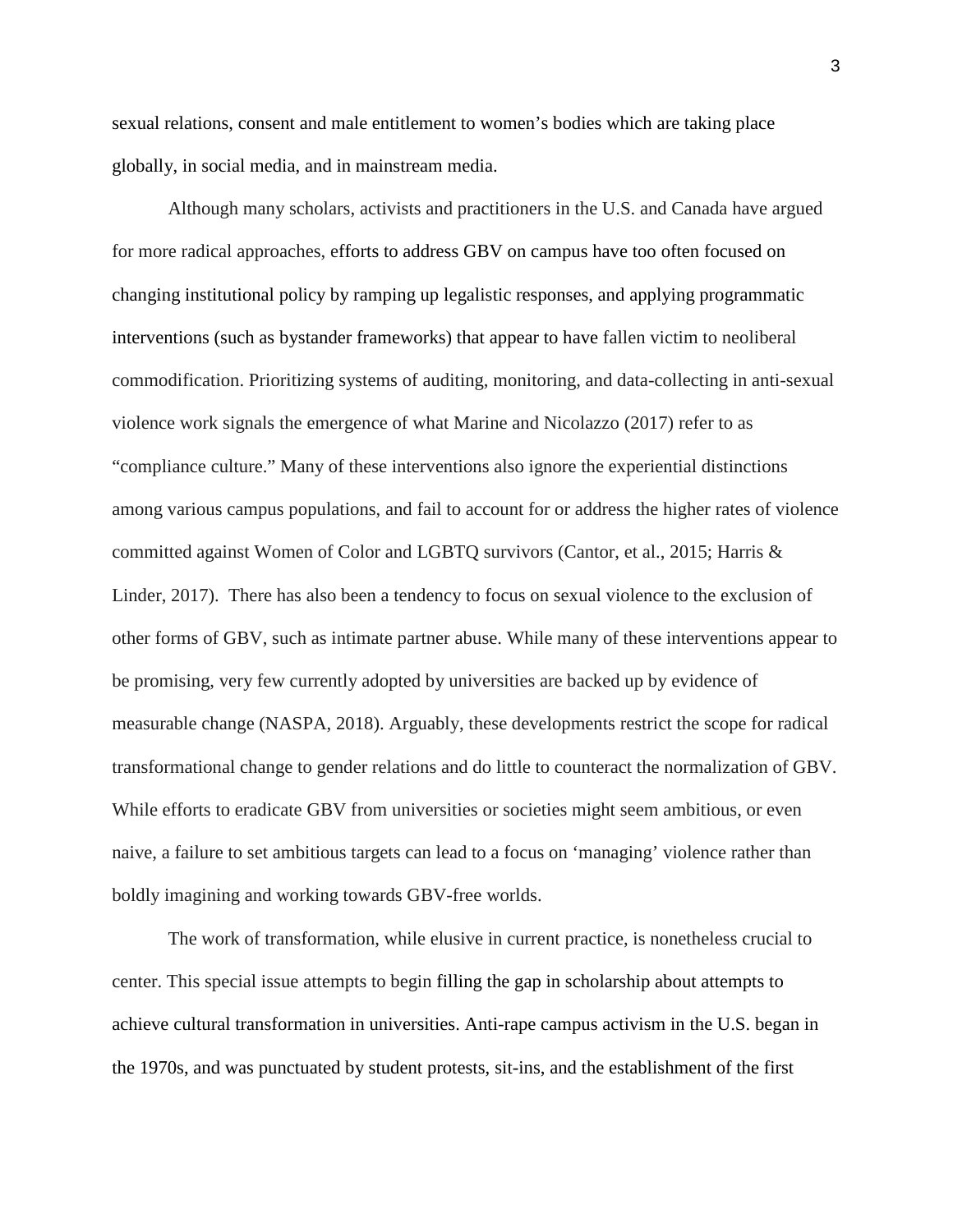campus based rape crisis centers (Heldman, Ackerman, & Breckenridge-Jackson, 2018). In the UK, although students and academic staff have been active against sexual violence for decades, it is only since the recent upsurge in global feminist activism that efforts to challenge universitybased sexual violence have gained ground. Arguably, the strategies employed by activists across these varying national settings are typified by a demand for culture change. Furthermore, these approaches are consciously attentive to centering the agency and dignity of survivors, a practice that ensures that such movements are and will remain survivor-led (Rentschler, 2018).

As we prepared the call for proposals for this volume, we felt it was important to ask: What 'counts' as transformation? The manuscripts in this special issue indicate that transformation includes activism by students, staff, and faculty aimed at long-term progressive changes in cultures, norms and behaviours and/or the systemic inequalities underlying problematic cultures. Transformational change thus has both cultural and structural ramifications. To achieve and maintain transformation, problematic binaries of 'before' and 'after' must be transcended; Instead, transformative activism demands effort that is ongoing and iterative, rather than reduced to a single intervention. Transformation appears to be rarely a result of sudden change (although sudden events can provide the catalyst for transformation), and is more likely to result from persistent application of effort which is refined, developed, and extended through generations of the student cohort. The work is vigilantly attended to, and constantly appraised for effectiveness and adapted to respond to the cultural context, the emerging cultural zeitgeist and current events. Transformation, as evidenced in the articles in this volume, often comes out of struggle and conflict, and through a reckoning with how poorly universities have responded to struggles around GBV. It is catalyzed by anger and a sense of injustice, as activists strive to rectify these failings.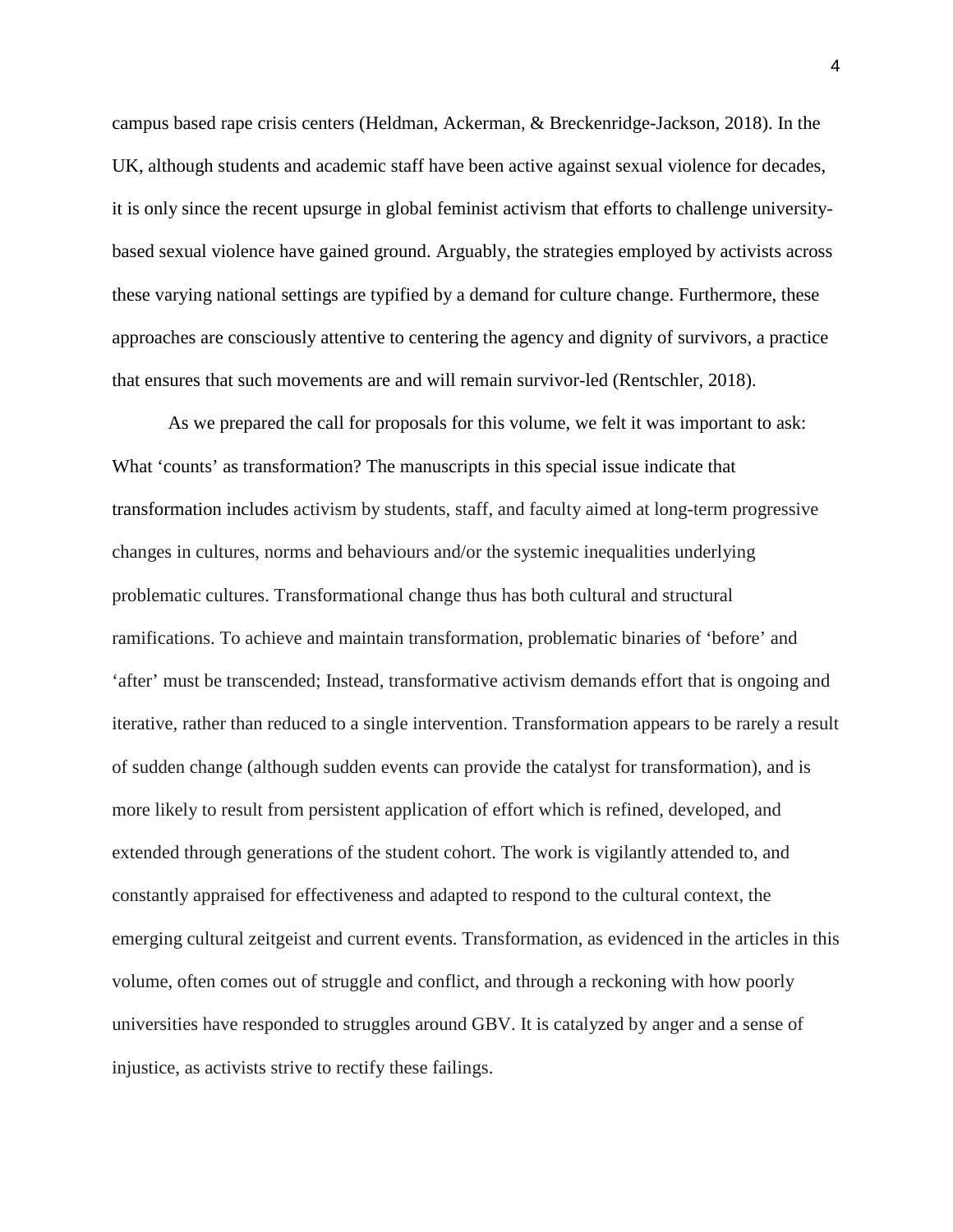To be effective, such activism must critically engage with wider issues of inequality in institutions; transformational work is embedded in the realities of institutional power structures typified by masculinist, neoliberal institutions (Aleman, 2014). However, it does not stop at critique but rather builds on critique to "work the space of neoliberalism" (Laurie & Bondi, 2006) and identify scope for transformative potential in local contexts. While the manuscripts in this issue are each specifically place-bound, our intention is to provide readers with material to imagine possibilities of transformation that could be applied to their own communities, as we move away from generic, 'one size fits all' programmes. The work of the authors in this special issue instead opens a conversation about transformation as translational practice, whereby blueprints are offered to be adapted to different varying contexts.

This special issue examines a selection of contemporary transformative efforts to end GBV and GBV-condoning cultures on campus. It includes a variety of transformative responses to GBV practiced by students, faculty and staff, and in some cases, collaborations of all three. The articles engage critically with institutional policies and practices in terms of how they contribute to, or inhibit, cultural transformation. Cultures that promote GBV, often described as rape culture (Buchwald, Fletcher & Roth, 2005; Henry & Powell, 2014), lad culture (Phipps, 2018), and laddism (Lewis, Marine, & Kenney, 2016), are actively resisted in these selections, as the authors describe. A unifying thread-- naming and exposing the institutional, cultural, and societal norms that contribute to GBV-- is embodied in each manuscript, though the ways of thinking and acting on that opposition are diverse.

Ricci and Bergeron lead off the special issue, with a detailed and stirring account of how a variety of actors, tactics and events have generated progressive change on a Canadian university campus. Drawing on the process of designing, conducting and disseminating findings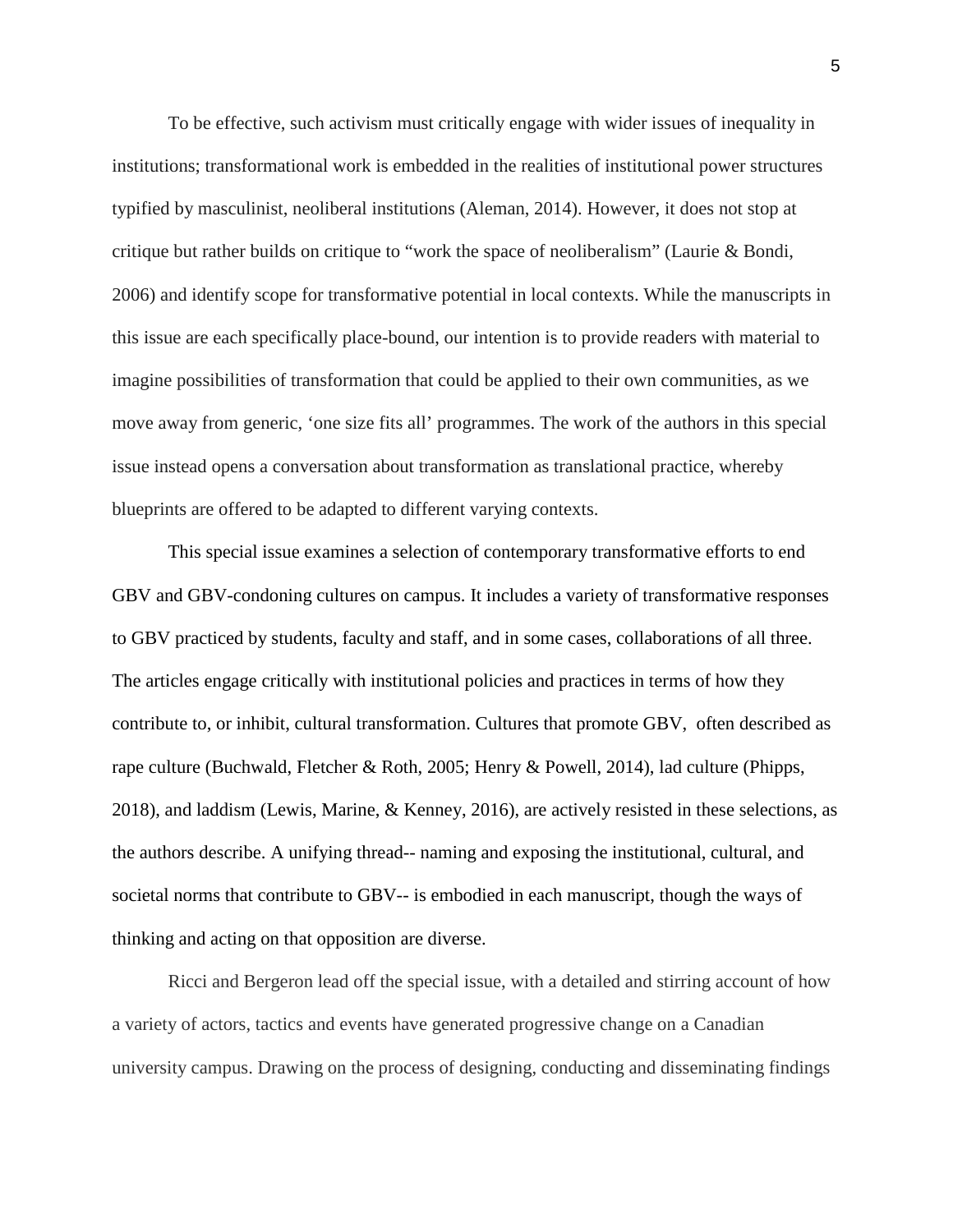of their research about sexual harassment and violence at Quebec universities, they reflect on the opportunities for change offered by a feminist activist research approach. They provide evidence to suggest this change has the potential to be transformative; only time will tell whether the institutional policy changes and other responsive actions they hastened will yield a shift in incidents of violence at Universite du Quebec Au Montreal.

Page, Bull, and Chapman write from the perspective of activist academics, some of whom have experienced staff misconduct while they have been students, and describe the process of making a complaint. They urgently call for increased attention to a relatively neglected area; abusive behaviour by university staff towards students. Highlighting the ways in which abuse by staff has been hidden, they thoughtfully explore 'slow activism' - tactics that operate at varying levels of speed and at different levels of the sector to enact change that can achieve the important goal of making visible this form of GBV.

Atkinson and Standing problematize the notion of 'cultural change,' a term used by UUK (the advocacy organisation for UK universities, whose membership is Vice-Chancellors) in their report, *Changing the Culture*, which marked a step change in UK institutional approaches to GBV. They persuasively argue that attempts at 'cultural change' must go beyond policy reform, zero tolerance and condemnation to address the ways in which sexism, intersecting with other structures of oppression, plays out in the neoliberal university. Advocating for the role of feminist academic activists in resisting the neoliberal project of modern universities, they note that the focus on students as both the problem and the solution to GBV on campus enables delegation of responsibility for cultural change to student bodies. Their critique reminds us this approach sidesteps accountability for senior leaders to address underlying patriarchal, misogynistic institutional cultures.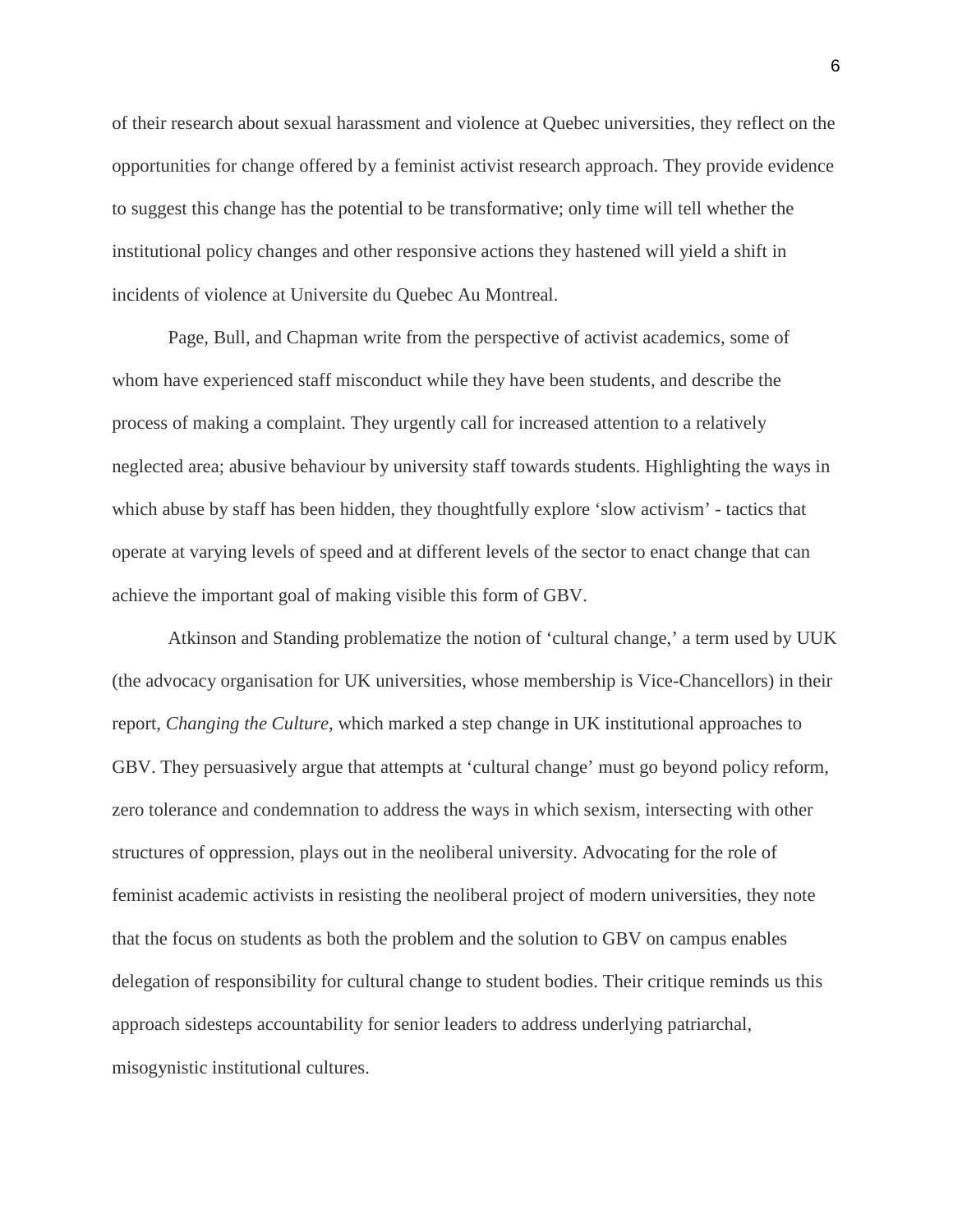The special issue also includes two contributions from scholar activists exploring broader thematic issues-- the precarity of contingency, and the potential of enhanced faculty advocacy. Sharoni and Klocke explore the role of faculty in challenging GBV, particularly in the US context where the Trump/de Vos regime signals regressive steps that will likely damage the hard-won rights for victim/survivors. Documenting the inspiring, tireless work of the activist group Faculty Against Rape, the authors make a persuasive case for the urgency of faculty to reengage in the work of culture change on their campuses. Sharoni and Klocke rightly advise against faculty passivity, providing examples of FAR's change work that, while based in U.S. frameworks, has great potential to be adapted to transform multiple university and national contexts.

Finally, Deborah Cohan contributes an activist/advocate note that makes linkages between serving as a contingent faculty member and teaching about gender based violence. Cohan's experiences of navigating the deeply complex issues raised in her courses on interpersonal violence, while also navigating the precarity of contingency, offers important insights about the investment of time, and both intellectual and emotional energy, required to teach about violence in ways that seek to transform. The consciously cultivated depth of Cohan's connection to students who are also survivors points to the crucial yet time intensive work of empowerment. This work is typically "inefficient" in the neoliberal university context and thus is "incompatible" with the demands of part-time faculty status. Cohan reminds us that the rewards of this investment are great, yet the costs are high, requiring faculty to make intensely personal calculations of feasibility.

While these pieces open the conversation in rich and fruitful ways, and bring both new insight and time-tested strategies to the fore, we would be remiss not to name the persistent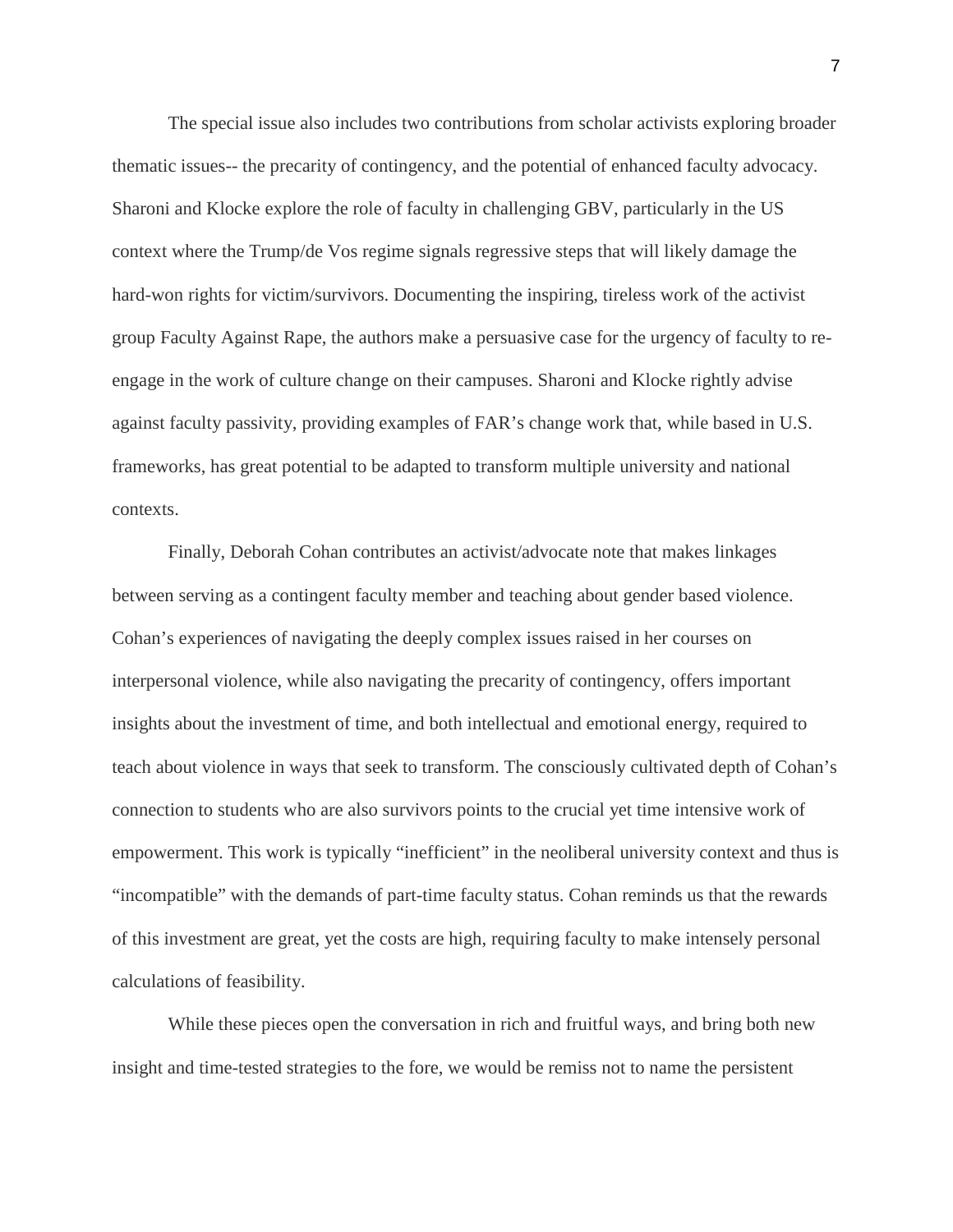unanswered questions they also raise. Each piece highlights the enduring barriers to transformational work; the structural, ideological and cultural obstacles that attempts at transformational change seek to overcome. In focusing on attempts at transformation, we cannot overlook the perniciousness of the power structures in which GBV thrives, and the ongoing puzzlement how such power structures can be effectively challenged. Moreover, while each piece in this special issue provides an example of change that appears to 'work,' we must consider how transformation should be assessed, evaluated, and appraised. As argued earlier, neoliberal frames dependent on quantification are generally not useful here. These strategies call for new ways of thinking about how we know whether the work is shifting culture and in fact, reducing (and eventually eliminating) violence. Each submission we received was, by necessity, embedded in a particular context, and thus contextually limited in the ways it engaged with a full interrogation of interlocking systems of oppression, particularly pertaining to race/ethnicity, (dis)ability, sex, gender, sexual orientation, socioeconomic class, and nationality. Future scholarship on transformative strategies must continue, and deepen, effective interrogation into these multiple vectors of identity, inclusion, and intersectionality (Crenshaw, 1989). Given the recent evidence that trans and gender nonbinary individuals on university campuses are more likely to experience sexual and intimate partner violence (Cantor, et al., 2015), transformative strategies must attend in more complex ways to interrogating what is 'gendered' about GBV. In addition, while the attention to transforming rape culture provides rich insights into the harms it generates, the question remains why these forms of GBV are considered to the neglect of others, such as intimate partner violence. The concept of the "continuum" of GBV (Kelly, 1988, p.76) helpfully draws our attention away from single acts or types of violence to reflect the ways they are experienced - as different forms of violence which share 'a basic common character'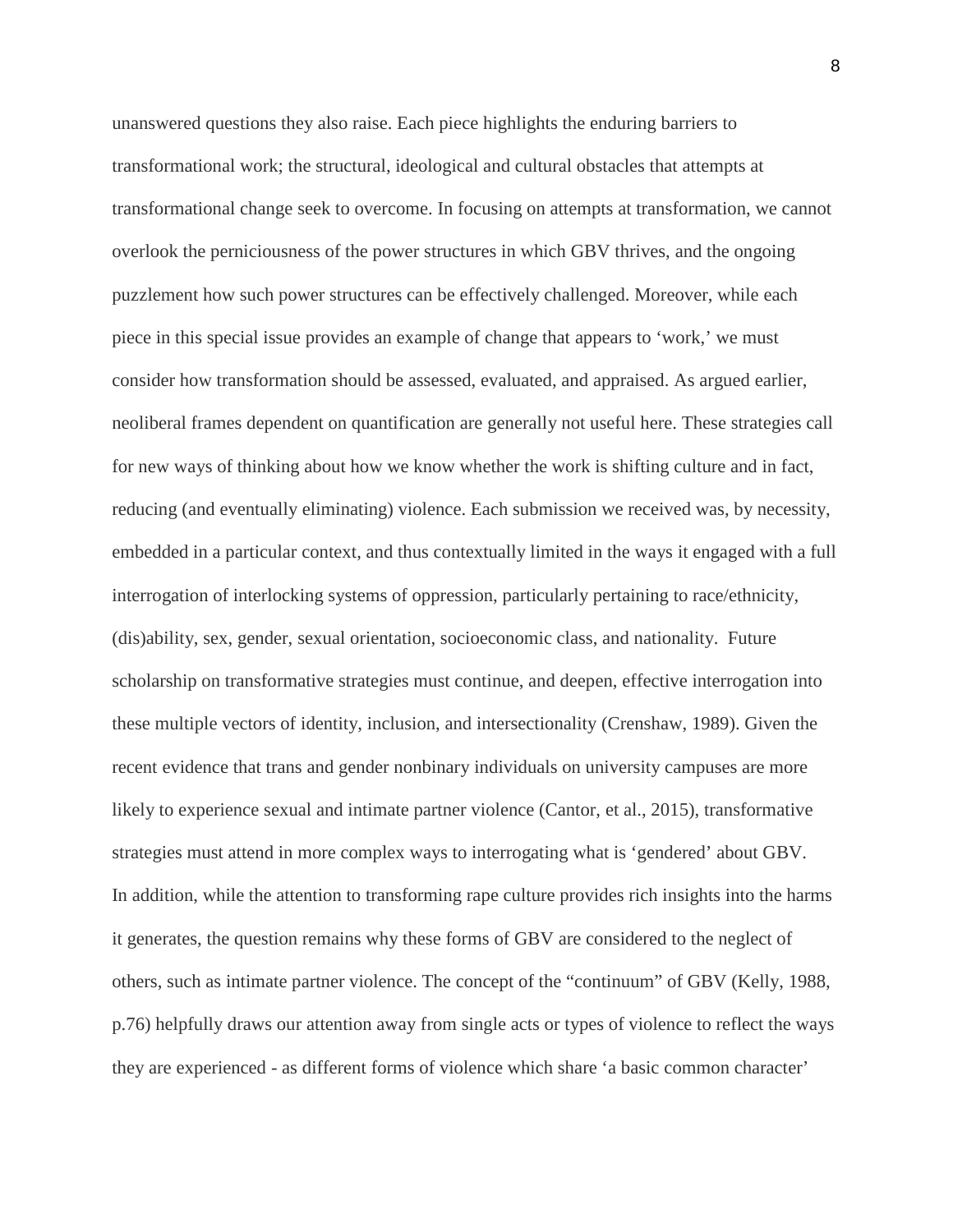(*ibid*). Future scholarship would also do well to attend to the overlapping and intersecting types of GBV and approaches which seek to end them.

Finally, this special issue frames transformation as, by definition, beneficial, but the harrowing stories retold by the scholar activists in this issue remind us that attending to the work of transformation comes at a considerable effort of time, energy and work by activists who are working against the prevailing norms of the neoliberal academy. How might we discern whether the costs are 'worth it'? In other words, how might we best reconcile the costs of oppositionality?

As it addresses these and other pressing questions, we envision that the next frontier of resistance to GBV in universities will include identification of transformative strategies that can be shared across different contexts, national and otherwise. All social movements can benefit from cross-teaching and cross-learning, and from the iterative evolution of resistance which yields the raw material for framing a theory of transformation. To this utopian end, the central question remains: *How can we assure that all institutions of higher education are safe for all?* And what ways of thinking and being in the world must we embody to ensure liberation from harm? These questions prod us onward, serving as a vital reminder that until and unless we are all safe, we will never be free.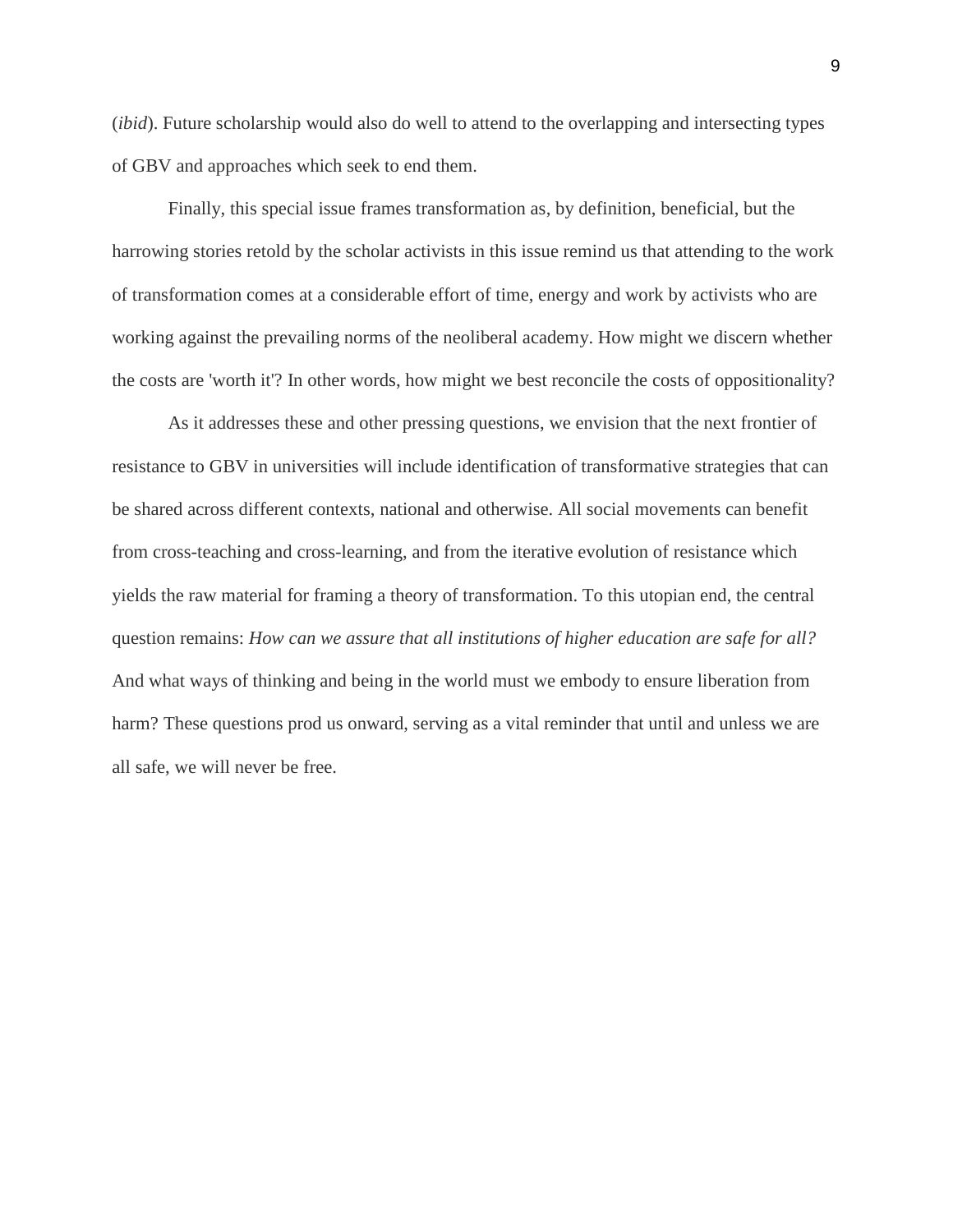## **References**

- Alemán, A. M. M. (2014). Managerialism as the" new" discursive masculinity in the university. *Feminist Formations*, *26*(2), 107-134.
- Buchwald, E., Fletcher, P. R., & Roth, M. (Eds.). (1993). *Transforming a rape culture* (p. vii). Minneapolis, MN: Milkweed Editions.

Cantor, D., Fisher, B., Chibnall, S. H., Fisher, B., Townsend, R., Lee, H., Bruce, C., Thomas, G., & Westat, Inc.(2015). *Report on the AAU campus climate survey on sexual assault and sexual misconduct.* Retrieved from [https://www.aau.edu/sites/default/files/%40%20Files/Climate%20Survey/AAU\\_Campus\\_Climate\\_Sur](https://www.aau.edu/sites/default/files/%40%20Files/Climate%20Survey/AAU_Campus_Climate_Survey_12_14_15.pdf) [vey\\_12\\_14\\_15.pdf](https://www.aau.edu/sites/default/files/%40%20Files/Climate%20Survey/AAU_Campus_Climate_Survey_12_14_15.pdf)

- Harris, J. & Linder, C. (2017). *Intersections of identity and sexual violence on campus: Centering minoritized students' experiences.* Sterling, VA: Stylus.
- Henry, N. & Powell, A (Eds.) (2014). *Preventing sexual violence: Interdisciplinary approaches to overcoming a rape culture*. New York, NY: Springer.

Kelly, L. (1988) *Surviving sexual violence*. Cambridge, MA: Polity Press.

- Laurie, N., & Bondi, L. (Eds.). (2006). *Working the Spaces of Neoliberalism: activism, professionalisation and incorporation* (Vol. 51). Indianapolis, IN: Wiley-Blackwell.
- Lewis, R., Marine, S., & Kenney, K. (2018). I get together with my friends and try to change it'. Young feminist students resist 'laddism,' 'rape culture,' and 'everyday sexism.' *Journal of Gender Studies*, *27*(1), 56-72.
- Marine, S.B. & Nicolazzo, Z. (2017, June 27). The rise of compliance culture: A dead end for addressing sexual violence. *Praxis: The blog of the journal of critical scholarship on higher education and Student Affairs.* Retrieved from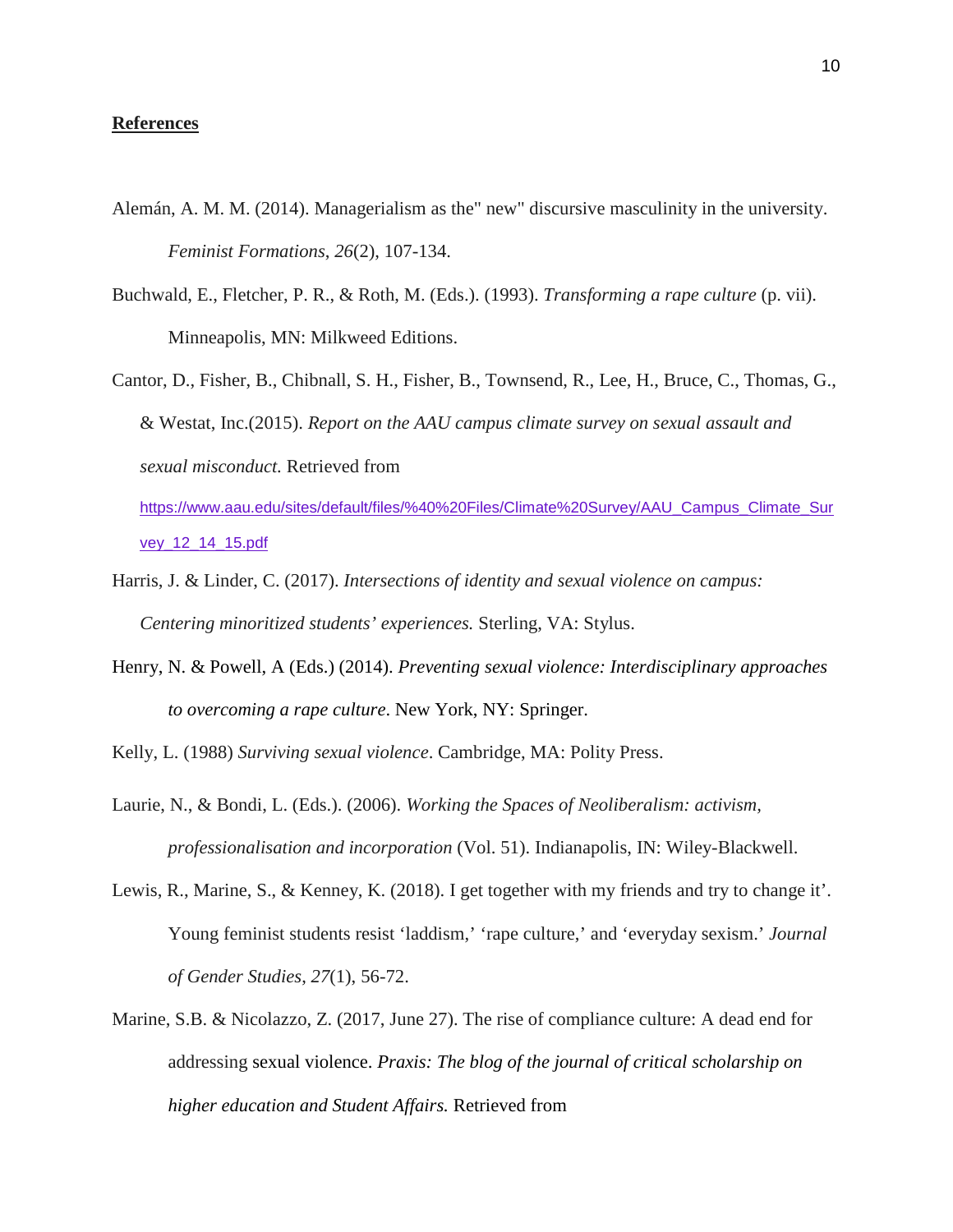*[https://jcshesa.wordpress.com/2017/06/27/the-rise-of-compliance-culture-a-dead-end](https://jcshesa.wordpress.com/2017/06/27/the-rise-of-compliance-culture-a-dead-end-for-ending-campus-sexual-violence/)[for-ending-campus-sexual-violence/](https://jcshesa.wordpress.com/2017/06/27/the-rise-of-compliance-culture-a-dead-end-for-ending-campus-sexual-violence/)*

Phipps, A. (2018). 'Lad culture' and sexual violence against students. In S. Anitha and R. Lewis, (Eds.), *Gender based violence in university communities: Policy, prevention and educational initiatives*. Bristol, England: Policy Press

Rentschler, C. A. (2018). # MeToo and Student Activism against Sexual Violence.

*Communication Culture & Critique*, *11*(3), 503-507.